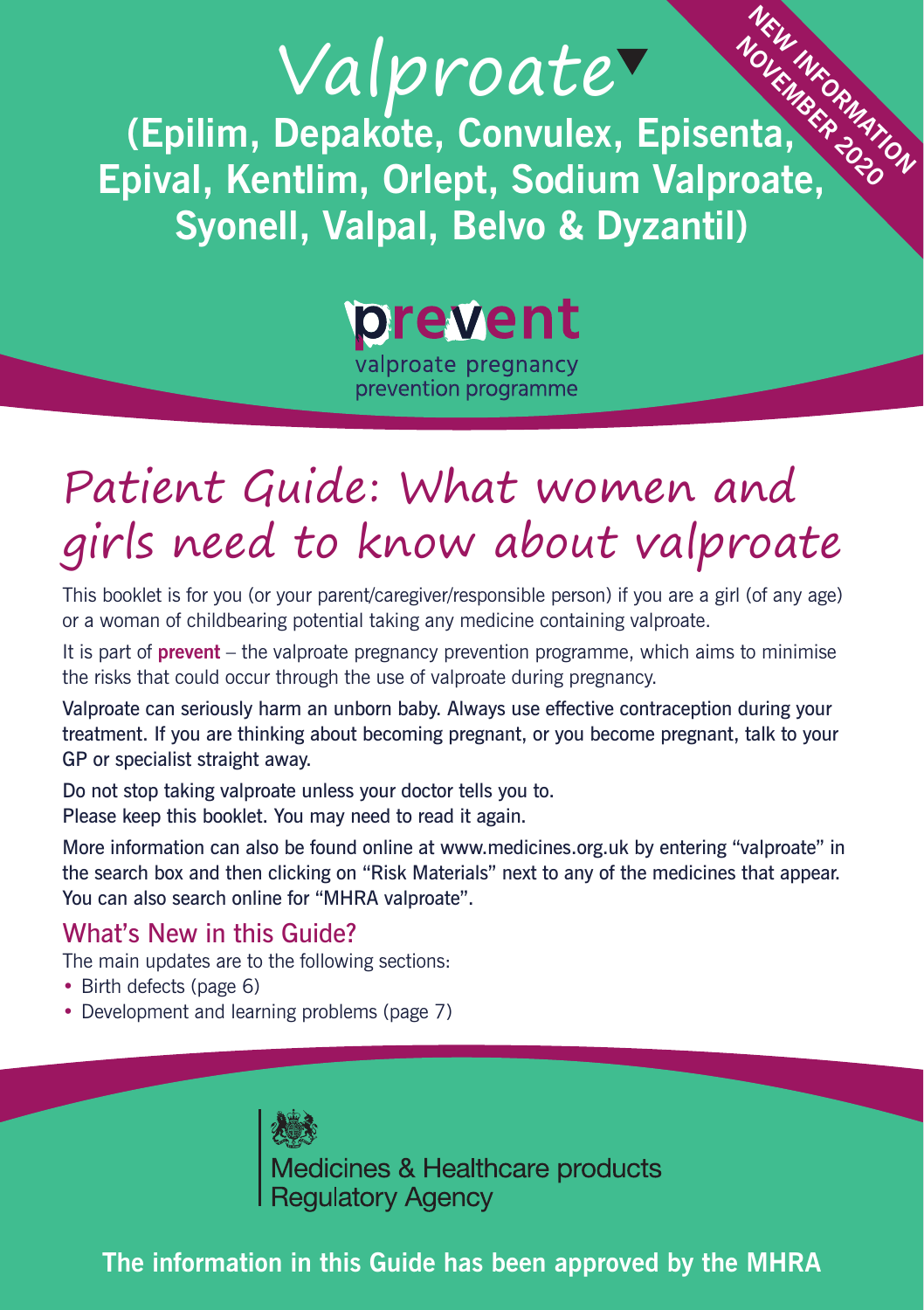This booklet is for girls (of any age) and women who are able to get pregnant and are taking any medicine that contains valproate\*

- It contains key information about the risks of taking valproate during pregnancy.
- It is important to read this if your doctor has recommended valproate as the best treatment for you, whatever you are taking it for.

#### Read this booklet along with the leaflet inside the medicine box.

• It is important that you read the leaflet even if you have been taking valproate for a while. This is because it contains the most up-to-date information on your medicine.

#### You might find it helpful to talk about this booklet with your partner, friends and family.

• Ask your doctor, midwife, nurse or pharmacist if you have any questions.

**You may find the following organisations helpful if you are looking for information about epilepsy or bipolar disorder:**

**Epilepsy Action** www.epilepsy.org.uk 0808 800 5050

**Epilepsy Society** www.epilepsysociety.org.uk 01494 601 400

**Young Epilepsy** www.youngepilepsy.org.uk 01342 831342

**Bipolar UK** www.bipolaruk.org 0333 323 3880

#### **Mind** www.mind.org.uk 0300 123 3393

A leaflet specifically for girls and young women can be found www.medicinesforchildren.org.uk/ sodium-valproate-and-pregnancy

#### **You can also contact a support network such as:**

**Organisation for Anti-Convulsant Syndrome** (OACS) www.oacscharity.org 07904 200364

**Fetal Anti Convulsant Syndrome Association** In-FACT/FACSA www.facsa.org.uk 01253 799161

\*Valproate also known as Epilim, Depakote, Convulex, Episenta, Epival, Kentlim, Orlept, Sodium Valproate, Syonell, Valpal and Belvo & Dyzantil.

### Contents

| Contraception for girls and women who                                     |
|---------------------------------------------------------------------------|
| What are the risks of taking                                              |
|                                                                           |
|                                                                           |
| 1 am starting treatment with valproate  8<br>What does this mean for me?  |
| I am taking valproate and not planning<br>What does this mean for me?     |
| I am taking valproate and planning<br>What does this mean for me?         |
| I am taking valproate and I think I may be<br>What does this mean for me? |
|                                                                           |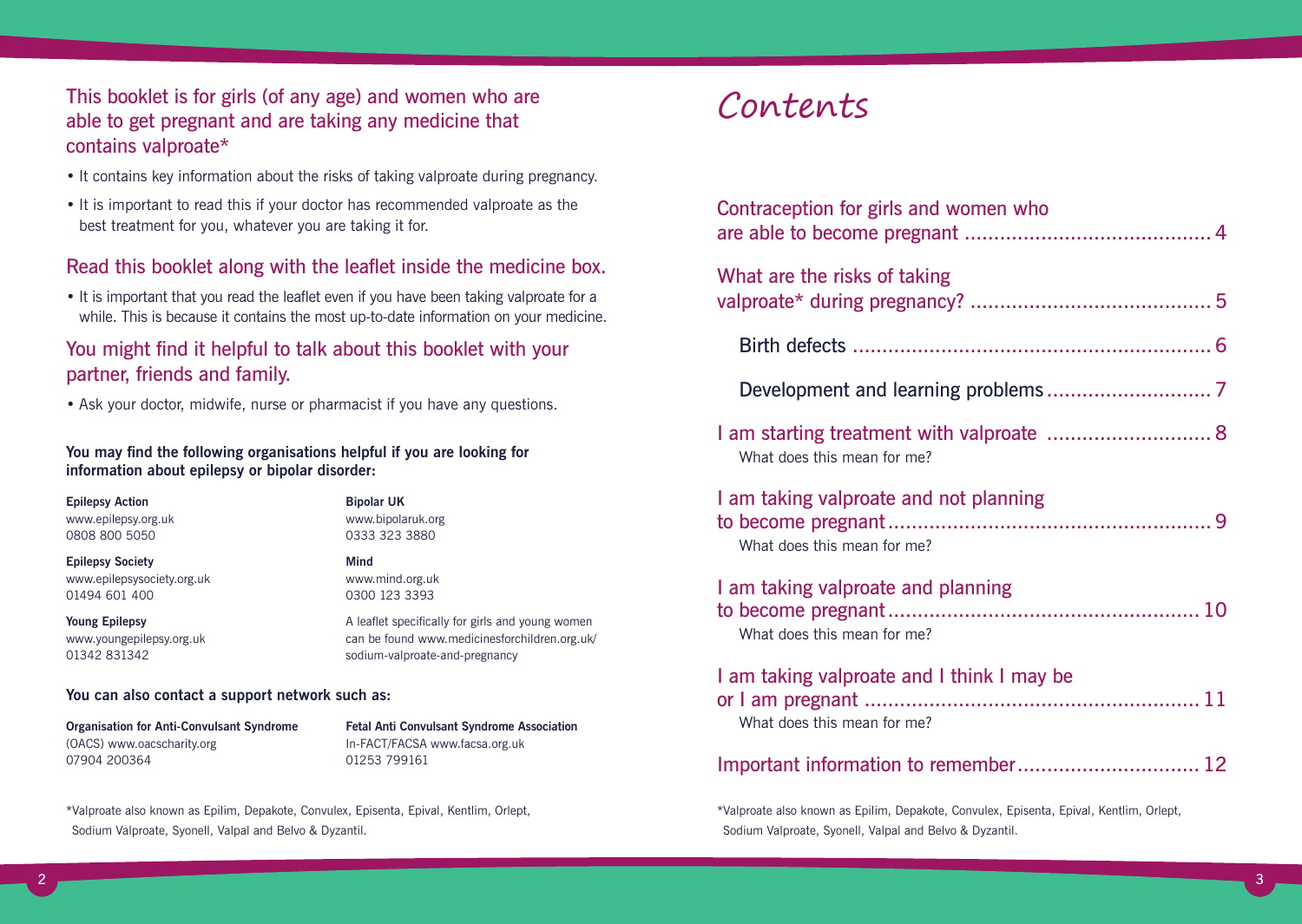Contraception for girls and women who are able to become pregnant

#### Why do I need to use contraception?

This is to stop you getting pregnant on valproate.

When taking valproate\* always use effective contraception that has been recommended by your doctor, at all times during your treatment with valproate.

Contraception must be used even if you are not currently sexually active, unless in your specialist's opinion there are compelling reasons for assuming there is no risk of pregnancy.

#### What type of contraception should I use?

Discuss with your GP, specialist, or gynaecologist/obstetrician/midwife, or professional at the family planning/sexual health clinic for advice on the best method of contraception for you.

The most effective contraceptive methods include contraceptive implants, intrauterine devices with copper or hormones, and contraceptive injections.

# What are the risks of taking valproate\* during pregnancy?

#### Risks to your unborn baby.

If you take valproate when you are pregnant it can seriously harm your unborn baby.

- The risks are higher with valproate than with other medicines for epilepsy or bipolar disorder
- The risks are present even with smaller doses of valproate.



#### How could my baby be harmed?

Taking valproate whilst pregnant can harm your child in two ways:

- Birth defects when the baby is born
- Problems with development and learning as the child grows up.

\*Valproate also known as Epilim, Depakote, Convulex, Episenta, Epival, Kentlim, Orlept, Sodium Valproate, Syonell, Valpal and Belvo & Dyzantil.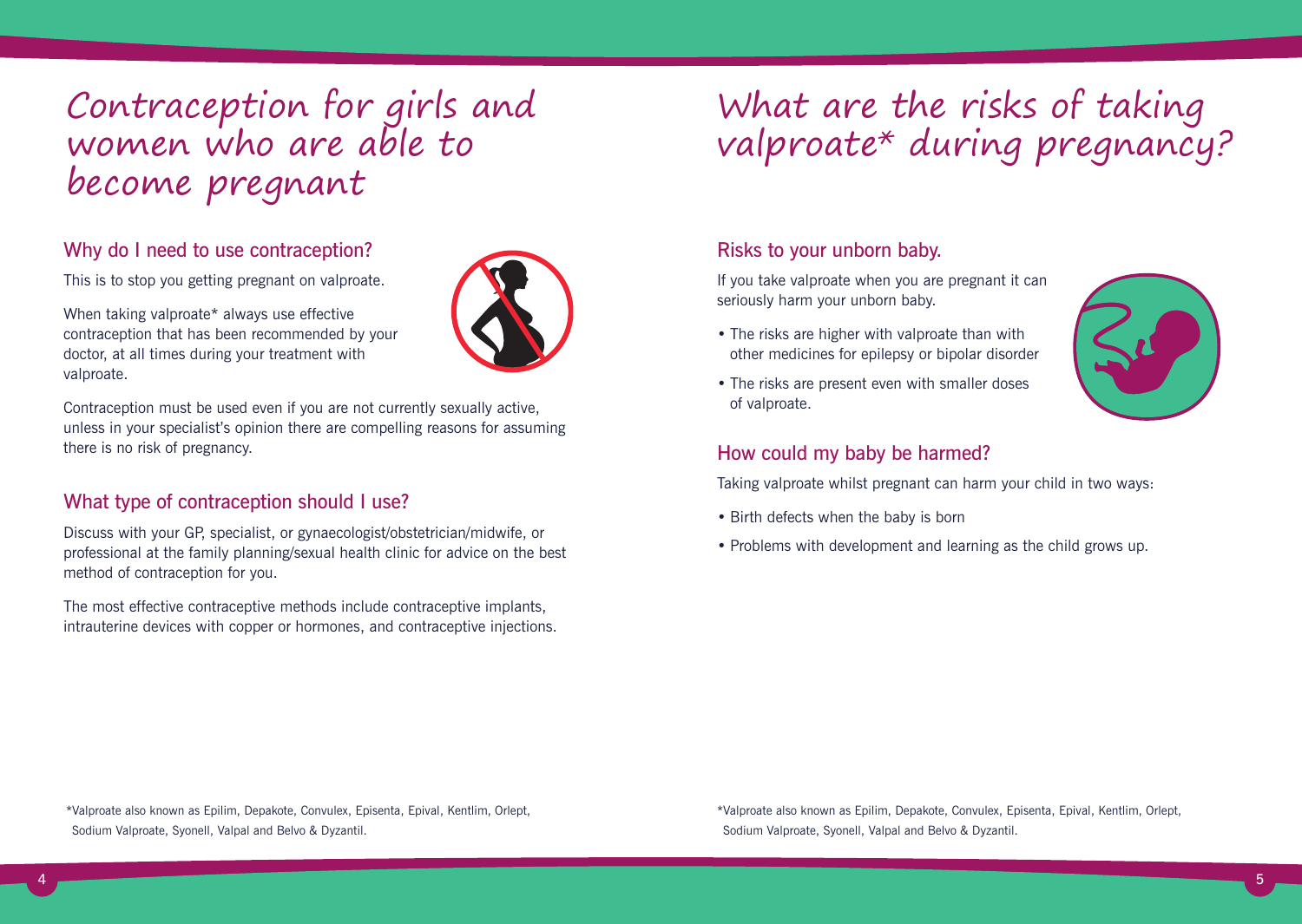

- Taking valproate\* during pregnancy can cause serious birth defects.
- For women who take valproate while pregnant, around 10 babies in every 100 will have a birth defect.
- For women in general, around 2 to 3 babies in every 100 will have a birth defect.

#### What type of birth defects can happen?

- Spina bifida where the bones of the spine do not develop properly.
- Face and skull malformations including 'cleft lip' and 'cleft palate'. This is where the upper lip or bones in the face are split.
- Malformations of the limbs, heart, kidney, urinary tract and sexual organs.
- Hearing problems or deafness.

Taking folic acid is generally recommended for anyone trying to have a baby as it can reduce the risk of spina bifida in all pregnancies. However, it is unlikely to reduce the risk of birth defects from valproate.

# Birth defects Development and learning problems

#### Taking valproate\* while pregnant could affect your child's development as they grow up.

In women who take valproate while pregnant:

• 30–40 children in every 100 will have problems with development.

The following effects on development are known:

- Being late in learning to walk and talk.
- Lower intelligence than other children of the same age.
- Poor speech and language skills.
- Memory problems.

Children of mothers who take valproate in pregnancy are at an increased risk of having autism or autism spectrum disorders.

The children are at increased risk of developing of Attention Deficit Hyperactivity Disorder (ADHD).

\*Valproate also known as Epilim, Depakote, Convulex, Episenta, Epival, Kentlim, Orlept, Sodium Valproate, Syonell, Valpal and Belvo & Dyzantil.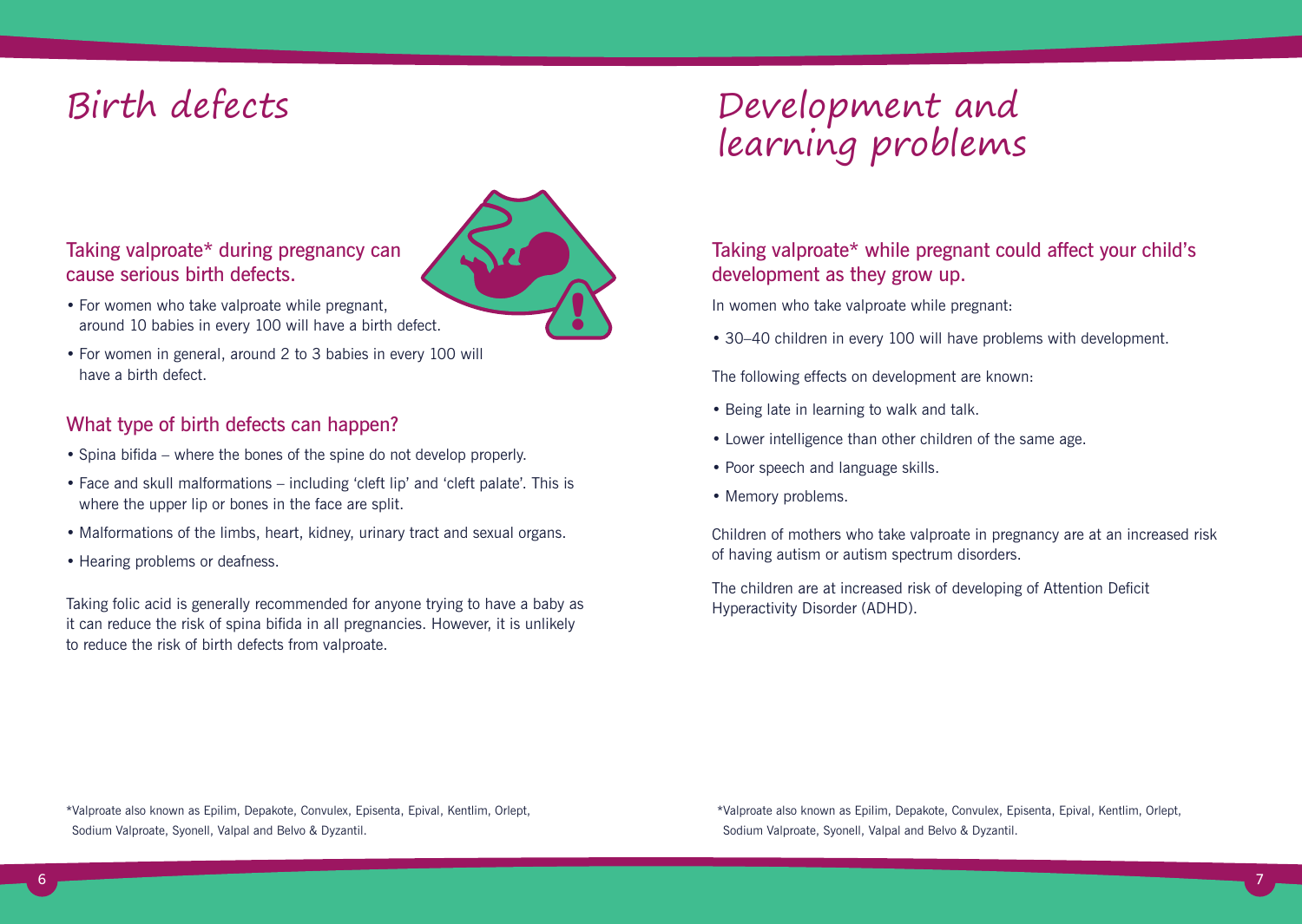### I am **starting treatment** with valproate\*

### What does this mean for me?

#### Your specialist will explain to you why they feel valproate is the right medicine for you and tell you about the known risks:

#### • If you are **too young to become pregnant:**

- Your doctor should only treat you with valproate if nothing else works.
- It is important that you and your parents/caregiver/responsible person know about these risks of valproate when used during pregnancy. This is so you know what to do when you are old enough to have children.
- You or your parent/caregiver/responsible person should contact your GP or specialist as soon as you start your periods during valproate use to have your treatment reviewed.
- If you are already **old enough to become pregnant:**
- Your doctor should only treat you with valproate if nothing else works.
- Your doctor should only treat you with valproate if you are not pregnant and you are using contraception.
- Your specialist will ask you to take a pregnancy test before starting valproate, and may ask you to repeat this at intervals whilst treatment continues. This is to make sure you are not pregnant.
- It is important that you always use effective contraception at all times during treatment with valproate. This is to make sure you do not become pregnant.
- You will need to review your treatment with your specialist regularly (at least once a year).
- At the initial visit and at each yearly review, your specialist will ask you to read and sign an Annual Risk Acknowledgement Form to make sure you know and have understood all the risks related to the use of valproate during pregnancy and the need to avoid becoming pregnant while taking valproate.

\*Valproate also known as Epilim, Depakote, Convulex, Episenta, Epival, Kentlim, Orlept, Sodium Valproate, Syonell, Valpal and Belvo & Dyzantil.

- If you decide **you want to plan to become pregnant**, talk to your GP or specialist about this as soon as possible
- Do not stop taking valproate or using contraception until you have been able to discuss this with your specialist.
- You and your specialist should agree on what to do with your treatment before you start trying for a baby.

# I am taking valproate\* and **not planning to become pregnant**

### What does this mean for me?

If you are taking valproate and do not plan to have a baby, you must use an effective contraception method at all times during your treatment.

Talk to your GP, specialist or gynaecologist/obstetrician or midwife/professional at the family planning/sexual health clinic for advice on the method of contraception.

Talk urgently to your GP or specialist if you think you are pregnant.

Do not stop taking valproate until you have discussed this with your specialist even if you have become pregnant.

You will need to review your treatment with your specialist regularly (at least once a year).

During the annual visit your specialist will ask you to read and sign an Annual Risk Acknowledgement Form to make sure you know and have understood all the risks related to the use of valproate during pregnancy and the need to avoid becoming pregnant while taking valproate.

<sup>\*</sup>Valproate also known as Epilim, Depakote, Convulex, Episenta, Epival, Kentlim, Orlept, Sodium Valproate, Syonell, Valpal and Belvo & Dyzantil.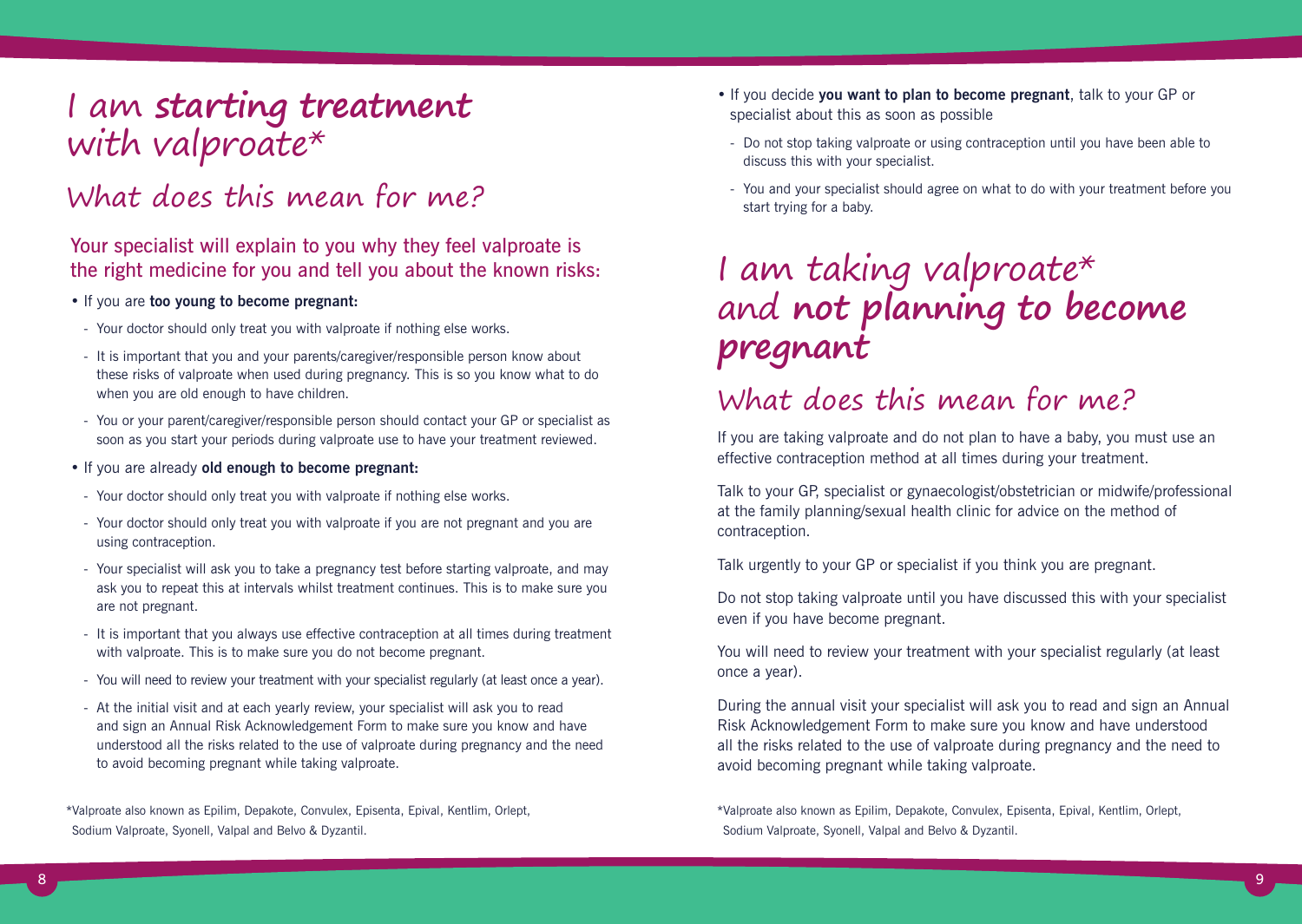## I am taking valproate\* and **planning to become pregnant**

### What does this mean for me?

**If you are planning a baby, first talk to your GP or specialist but:**

- **Keep taking valproate.**
- **Keep using contraception until you have talked with your doctor.**

It is important that you do not become pregnant until you have discussed your options with your specialist.

- Your specialist may need to change your medicine a long time before you become pregnant – this is to make sure your condition is stable.
- Valproate can harm babies even in early pregnancy. It is therefore important that you do not delay seeing your GP or specialist if you think you may be pregnant.

# I am taking valproate\* and **I think I may be or I am pregnant**

### What does this mean for me?

**Do not stop taking valproate – this is because your epilepsy or bipolar disorder may become worse.** 

**Talk urgently to your GP or specialist. This is so that you can talk about your options. Your specialist may tell you that you need to switch to another treatment and will explain how to make the change from valproate to this new treatment.**

If you take valproate during pregnancy, your child will have a higher risk of:

- Birth defects and
- Developing and learning problems.



These can both seriously affect your child's life.

In some circumstances, it may not be possible to switch to another treatment. Please refer to your specialist for additional information.

During this visit your specialist will ask you to read and sign an Annual Risk Acknowledgement Form to make sure you know and have understood all the risks and recommendations related to the use of valproate during pregnancy.

You will be monitored very closely:

- This is to make sure your condition is controlled.
- It is also to check how your baby is developing.

\*Valproate also known as Epilim, Depakote, Convulex, Episenta, Epival, Kentlim, Orlept, Sodium Valproate, Syonell, Valpal and Belvo & Dyzantil.